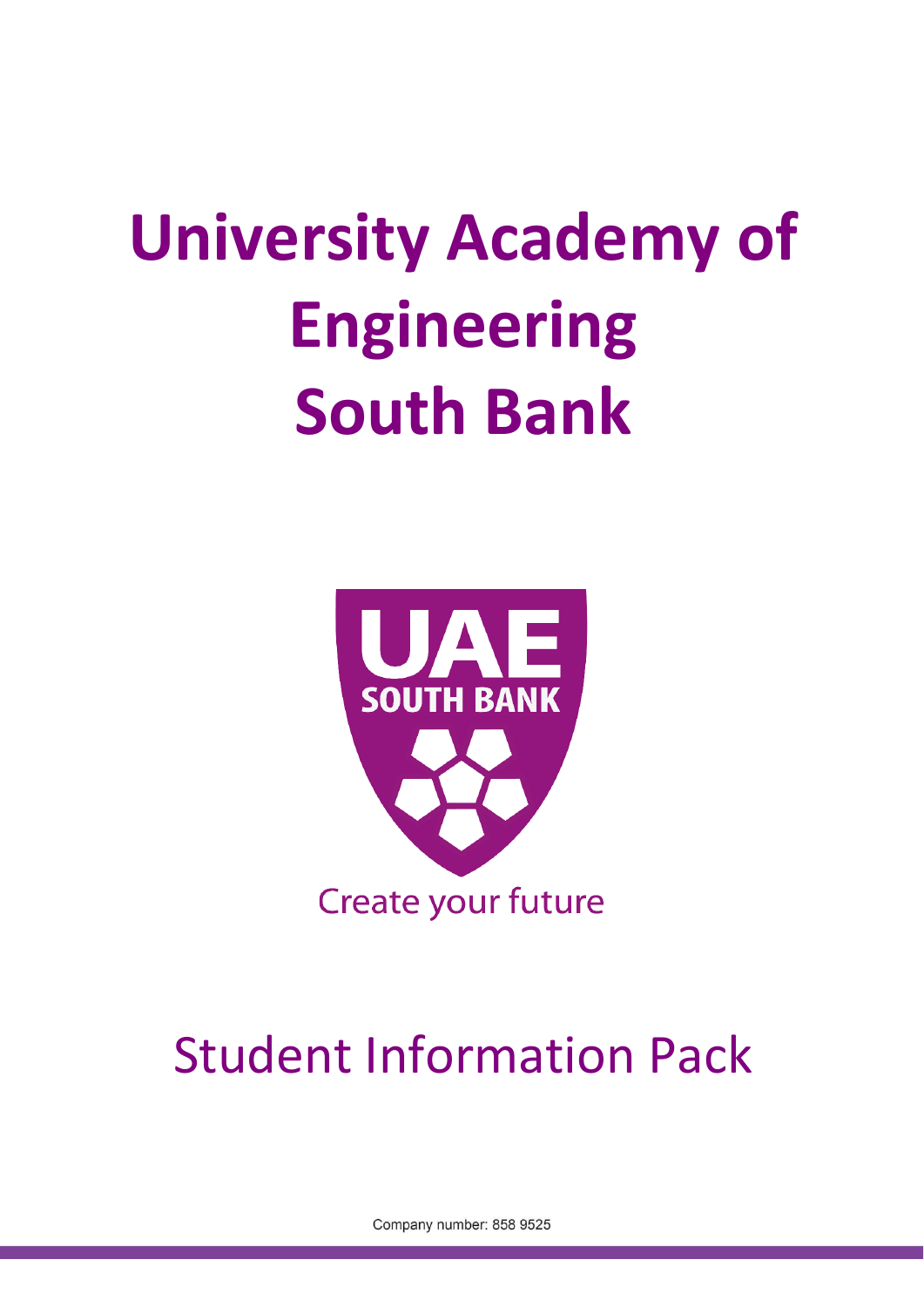

Trafalgar Street, London SE17 2TP

**E:** hannah.dalton@uaesouthbank.org.uk **W:** [www.uaesouthbank.org.uk](http://www.uaesouthbank.org.uk/) **T:** 020 7277 3000

#### **Student Information Pack for Academy Admissions**

#### **Please return this pack to:**

#### **University Academy of Engineering South Bank, Trafalgar Street, London, SE17 2TP.**

**If you require further information please contact: office@uaesouthbank.org.uk**

#### **Contents:**

| <b>Student Details</b>                                            | Page 3  |
|-------------------------------------------------------------------|---------|
| <b>Documents Required</b>                                         | Page 4  |
| <b>Emergency Contacts</b>                                         | Page 5  |
| Pupil Premium Eligibility Form                                    | Page 6  |
| Language Survey                                                   | Page 7  |
| <b>Health Care Plan</b>                                           | Page 9  |
| Health Care Plan Agreement                                        | Page 11 |
| Consent Form for Educational Visits and Other Off-Site Activities | Page 12 |
| Photography Consent Form                                          | Page 13 |
| Checklist                                                         | Page 14 |
| Declaration                                                       | Page 14 |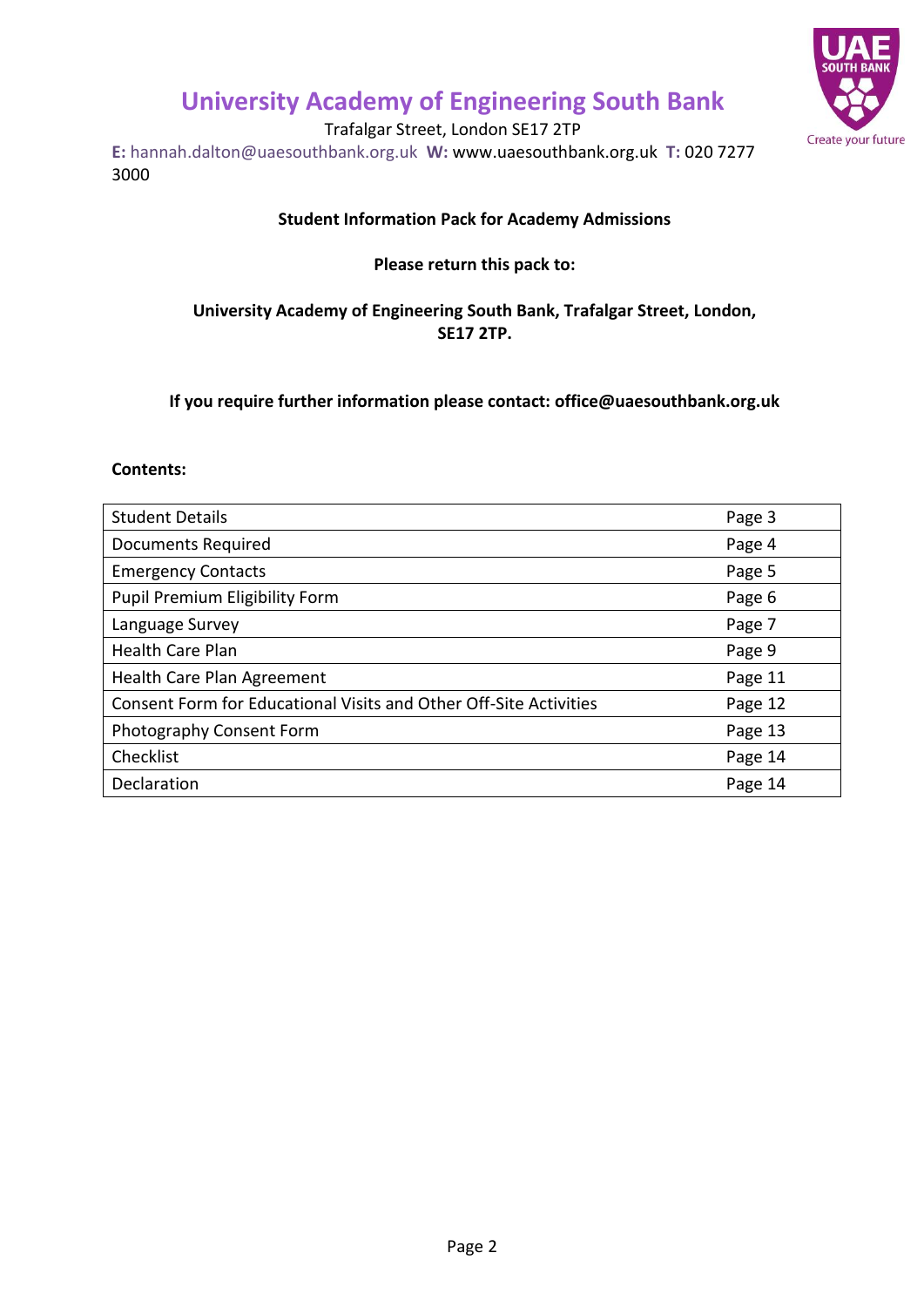

Trafalgar Street, London SE17 2TP

**E:** hannah.dalton@uaesouthbank.org.uk **W:** [www.uaesouthbank.org.uk](http://www.uaesouthbank.org.uk/) **T:** 020 7277 3000

| <b>Student Details:</b>                                                                                                     |                                           |  |
|-----------------------------------------------------------------------------------------------------------------------------|-------------------------------------------|--|
| <b>Student Forename:</b>                                                                                                    | <b>Student Family Name:</b>               |  |
| Date of Birth:                                                                                                              | Female or Male (Circle one that applies): |  |
| Home Address including Post Code:                                                                                           |                                           |  |
| Name and Address of current school or academy attending:                                                                    |                                           |  |
| Does your child have a Statement of Special Educational Needs (SEN), or an Education,<br>Health and Care plan (EHC)? YES/NO |                                           |  |
| Please provide details:                                                                                                     |                                           |  |
| Does your child have any brothers or sisters presently at the Academy?                                                      |                                           |  |
| Name:                                                                                                                       | Year:<br>Community:                       |  |
| Name:                                                                                                                       | Year:<br>Community:                       |  |
| Name:                                                                                                                       | Community:<br>Year:                       |  |

| <b>Parent or Carer Details:</b>                                         |                      |                                |
|-------------------------------------------------------------------------|----------------------|--------------------------------|
| Mr Miss Mrs Ms                                                          | Parent or Carer's    | Parent or Carer's Family Name: |
| Other<br>Dr                                                             | Forename(s):         |                                |
| (please circle)                                                         |                      |                                |
| Relationship to Student:                                                |                      | Do you live with the student?  |
| Y/N                                                                     |                      |                                |
| Home Address including Post Code (if different from student's address): |                      |                                |
|                                                                         |                      |                                |
|                                                                         |                      |                                |
| Contact information:                                                    |                      |                                |
| Home                                                                    | Mobile               |                                |
| Work                                                                    | <b>Email Address</b> |                                |
|                                                                         |                      |                                |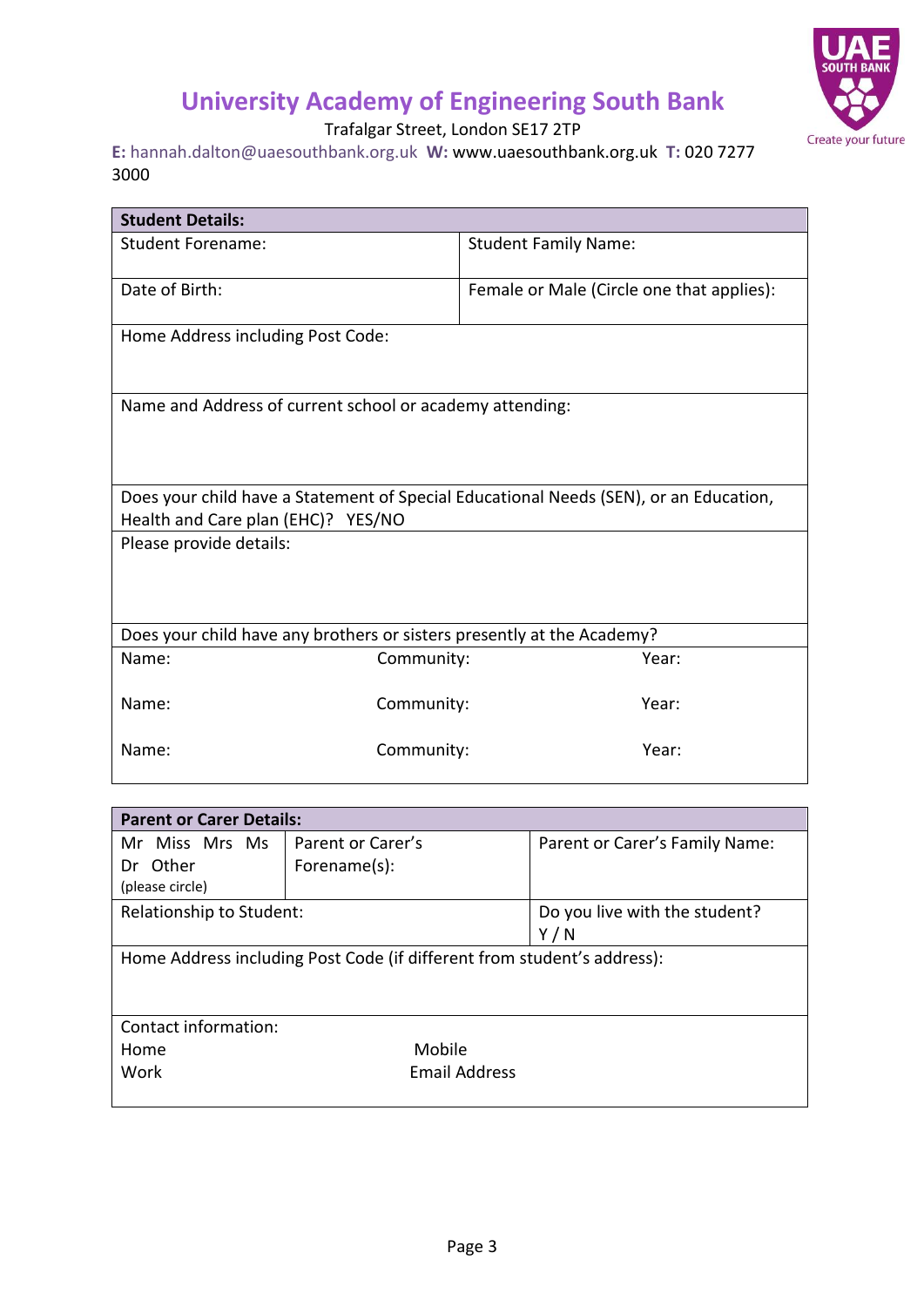

Trafalgar Street, London SE17 2TP

**E:** hannah.dalton@uaesouthbank.org.uk **W:** [www.uaesouthbank.org.uk](http://www.uaesouthbank.org.uk/) **T:** 020 7277 3000

Family Access/Court Order:

(Affecting the arrangements for the child, copies to be provided to the academy).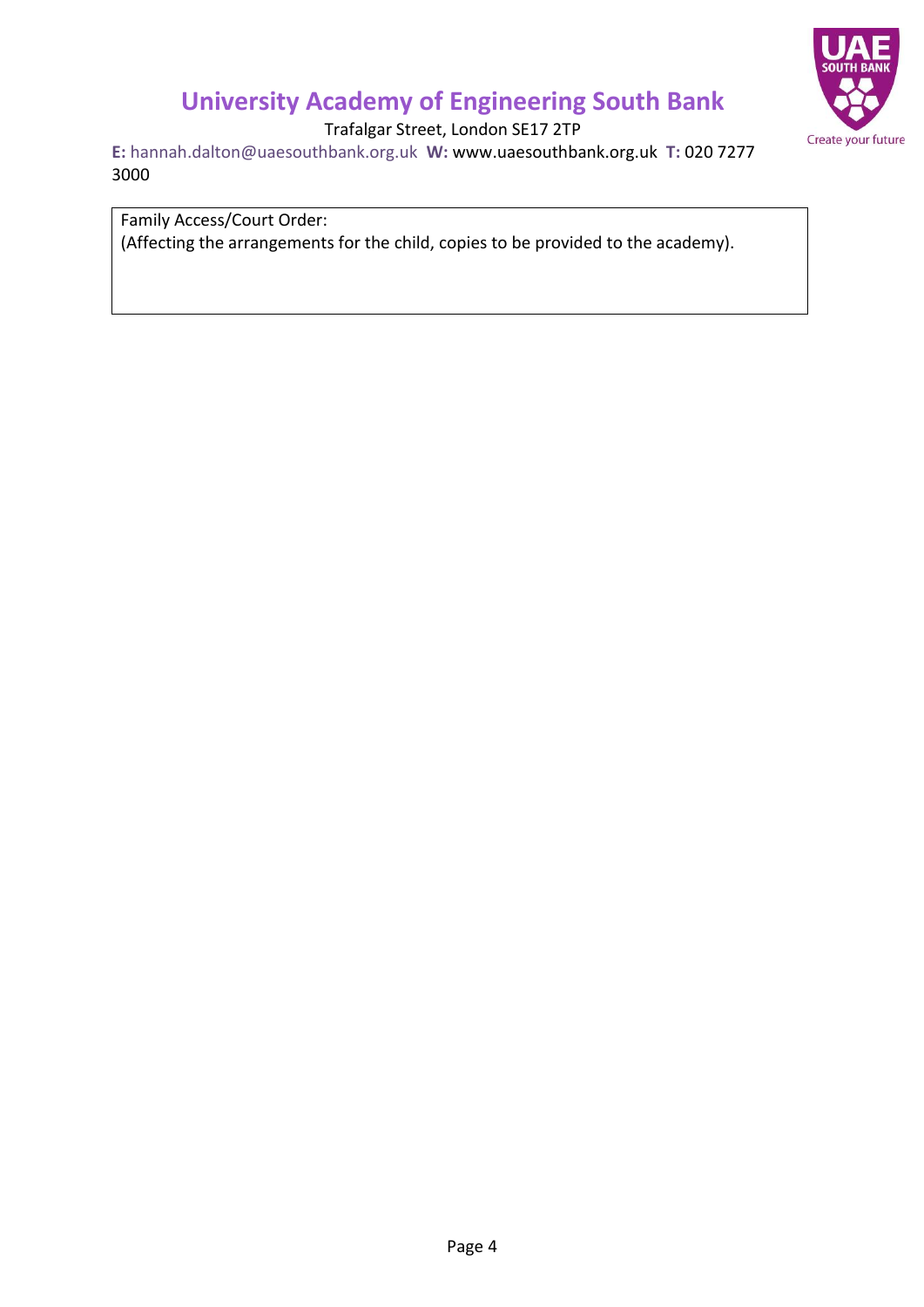Trafalgar Street, London SE17 2TP

**E:** hannah.dalton@uaesouthbank.org.uk **W:** [www.uaesouthbank.org.uk](http://www.uaesouthbank.org.uk/) **T:** 020 7277 3000

#### **Documents Required:**

When submitting this info pack to the academy please present the following identification documents:

- Student's full birth certificate
- Proof of parent or carer's address (please see the table below)
- NHS number of student
- Child benefit/Child Tax credit letter
- Photo ID for parent or carer (please see the table below)

Acceptable forms of ID and proof of address:

| <b>Proof of ID</b>                                                                                       | <b>Proof of address</b>                                                                                                        |
|----------------------------------------------------------------------------------------------------------|--------------------------------------------------------------------------------------------------------------------------------|
| Current signed passport                                                                                  | Utility bill (gas, electric, satellite television,<br>landline phone bill) issued within the last<br>three months              |
| EEA member state identity card                                                                           | Local authority council tax bill for the<br>current council tax year                                                           |
| Current UK or EEA photocard driving<br>licence or full old-style driving license.                        | <b>Current UK driving licence</b>                                                                                              |
| Photographic registration cards for self-<br>employed individuals in the construction<br>industry - CIS4 | Original mortgage statement from a<br>recognised lender issued for the last full<br>year                                       |
| Benefit book or original notification letter<br>from Benefits Agency                                     | Solicitors letter within the last three<br>months confirming recent house purchase<br>or land registry confirmation of address |
| Residence permit issued by the Home<br>Office to EEA nationals on sight of own<br>country passport       | Benefit book or original notification letter<br>from Benefits Agency                                                           |
| National identity card bearing a<br>photograph of parent or carer                                        | HMRC self-assessment letters or tax<br>demand dated within the current financial<br>year                                       |
|                                                                                                          | Electoral Register entry                                                                                                       |
|                                                                                                          | NHS Medical card or letter of confirmation<br>from GP's practice of registration with the<br>surgery                           |

Photocopies may be taken and stored for our academy records in compliance with the Data Protection Act.

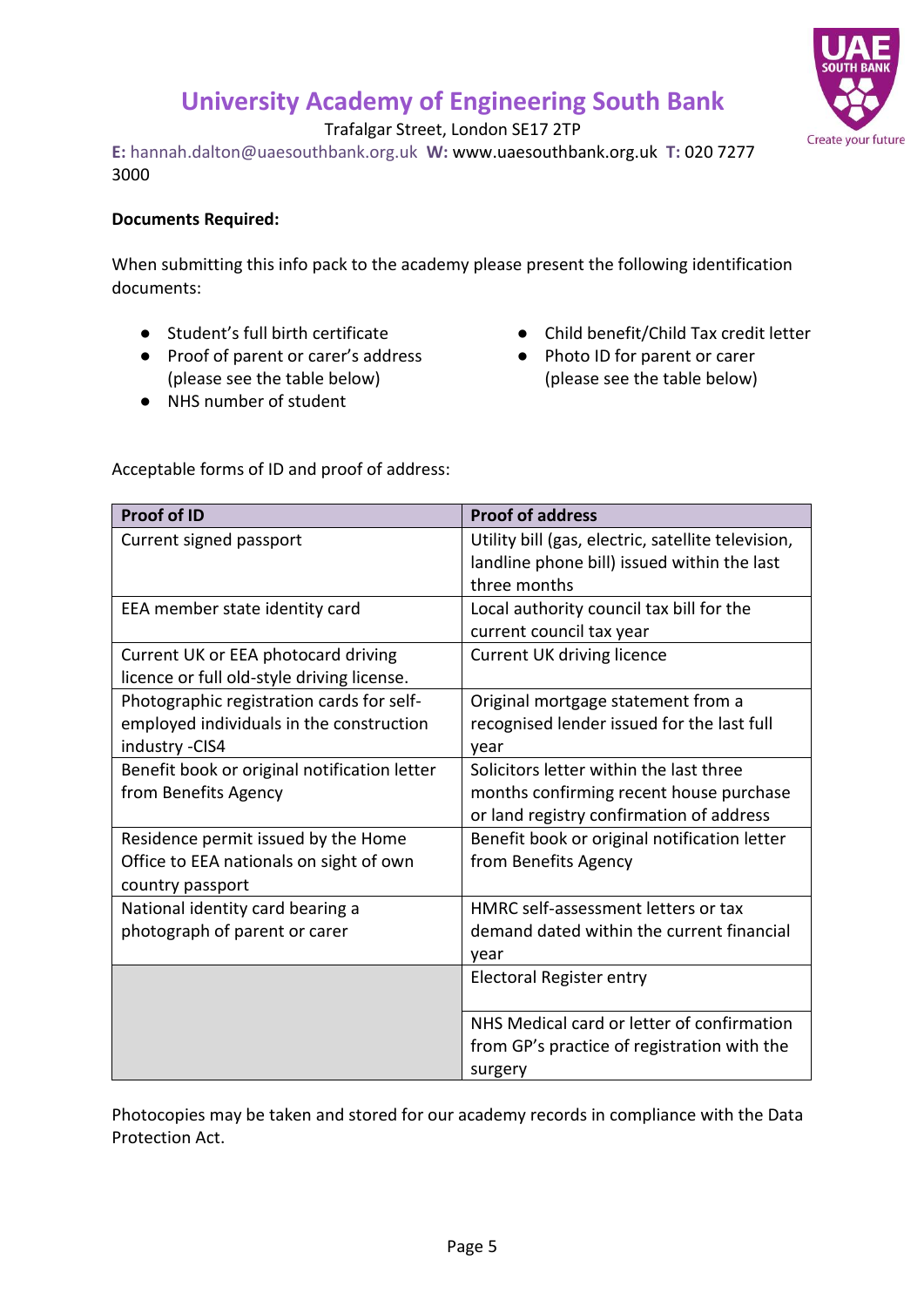

Trafalgar Street, London SE17 2TP

**E:** hannah.dalton@uaesouthbank.org.uk **W:** [www.uaesouthbank.org.uk](http://www.uaesouthbank.org.uk/) **T:** 020 7277 3000

#### **Students must provide two emergency contacts that are different from the primary contact given on the previous page:**

| <b>Second Contact</b>                                                   |                   |                                                                               |  |
|-------------------------------------------------------------------------|-------------------|-------------------------------------------------------------------------------|--|
| Mr Miss Mrs Ms                                                          | Parent or Carer's | Parent or Carer's Family Name:                                                |  |
| Dr Other                                                                | Forename(s):      |                                                                               |  |
| (please circle)                                                         |                   |                                                                               |  |
| Relationship to Student:                                                |                   | Do you live with the student?<br>Y/N                                          |  |
|                                                                         |                   | Home Address including Post Code (if different from student's address):       |  |
|                                                                         |                   |                                                                               |  |
| Contact information:                                                    |                   |                                                                               |  |
| Home                                                                    | Mobile            |                                                                               |  |
| Work                                                                    |                   | <b>Email Address</b>                                                          |  |
| Family Access/Court Order:                                              |                   |                                                                               |  |
|                                                                         |                   | (Affecting the arrangements for the child, copies to be provided to academy). |  |
|                                                                         |                   |                                                                               |  |
|                                                                         |                   |                                                                               |  |
| <b>Third Contact</b>                                                    |                   |                                                                               |  |
| Mr Miss Mrs Ms                                                          | Parent or Carer's | Parent or Carer's Family Name:                                                |  |
| Dr Other                                                                | Forename(s):      |                                                                               |  |
| (please circle)                                                         |                   |                                                                               |  |
| Relationship to Student:<br>Do you live with the student?               |                   |                                                                               |  |
|                                                                         |                   | Y/N                                                                           |  |
| Home Address including Post Code (if different from student's address): |                   |                                                                               |  |
|                                                                         |                   |                                                                               |  |
|                                                                         |                   |                                                                               |  |
| Contact information:                                                    |                   |                                                                               |  |
| Mobile<br>Home                                                          |                   |                                                                               |  |
| <b>Email Address</b><br>Work                                            |                   |                                                                               |  |
| Family Access/Court Order:                                              |                   |                                                                               |  |
|                                                                         |                   | (Affecting the arrangements for the child, copies to be provided to academy). |  |
|                                                                         |                   |                                                                               |  |
|                                                                         |                   |                                                                               |  |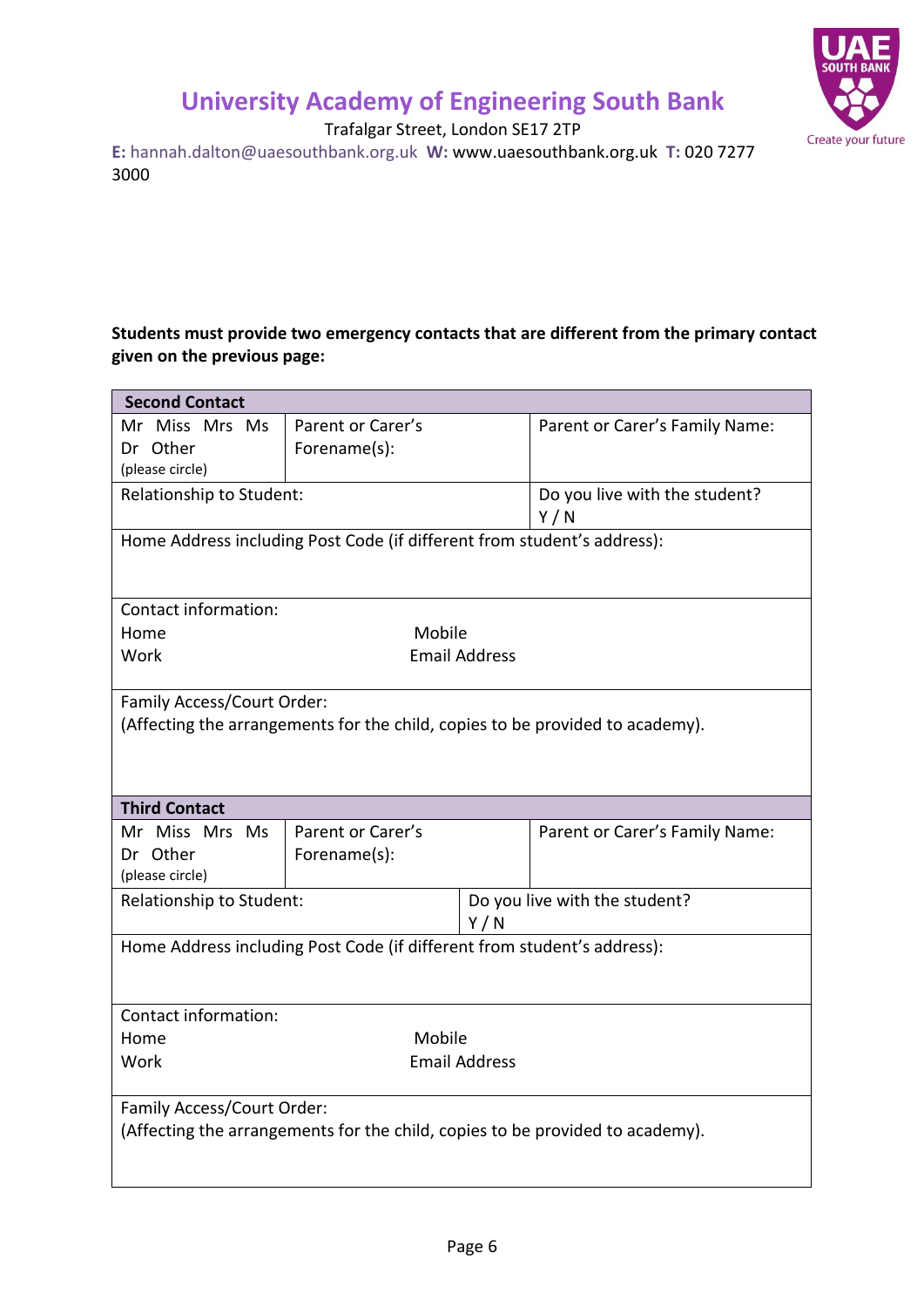

Trafalgar Street, London SE17 2TP

**E:** hannah.dalton@uaesouthbank.org.uk **W:** [www.uaesouthbank.org.uk](http://www.uaesouthbank.org.uk/) **T:** 020 7277 3000

#### **Pupil Premium/Free School Meal Eligibility**

The pupil premium is additional funding given to schools in England to raise the attainment of disadvantaged pupils and close the gap between them and their peers.

This information will also allow us to check for your child's eligibility for Free School Meals.

| <b>Full Name of Parent or Carer</b><br>Checking for Pupil Premium<br>Eligibility |    |    |
|----------------------------------------------------------------------------------|----|----|
| Parent or Carer's Date of Birth:                                                 |    |    |
| National Insurance Number or<br>Asylum Support Reference<br>Number of Parent:    |    |    |
| Child(ren)'s Name(s)                                                             | 1) | 2) |
|                                                                                  | 3) | 4) |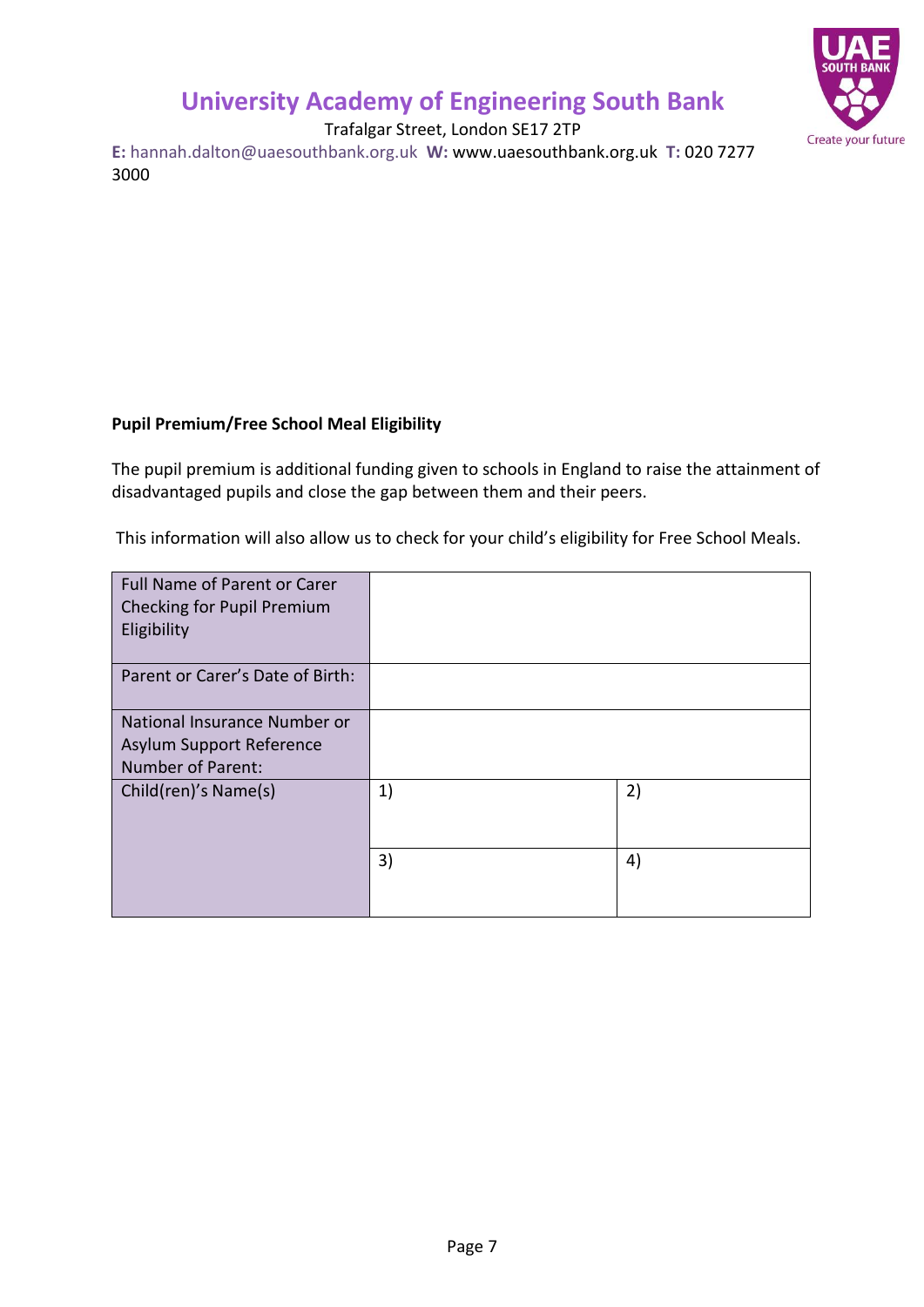

Trafalgar Street, London SE17 2TP

**E:** hannah.dalton@uaesouthbank.org.uk **W:** [www.uaesouthbank.org.uk](http://www.uaesouthbank.org.uk/) **T:** 020 7277 3000

| <b>Language Survey</b>      |  |
|-----------------------------|--|
| Nationality:                |  |
| Student country of birth:   |  |
| Language(s) spoken at home: |  |
| Religion:                   |  |

Please tick the box which best describes your child's ethnicity:

Asian or Asian British

- [ ] Bangladeshi
- [ ] Indian
- [ ] Pakistani
- [ ] Any Other Asian Background

Black or Black British

- [ ] Caribbean
- [ ] Ghanaian
- [ ] Nigerian
- [ ] Sierra Leonean
- [ ] Somali
- [ ] Other Black African
- [ ] Any Other Black Background
- [ ] Chinese

Mixed/Dual Background

- [ ] White and Black Caribbean
- [ ] White and Black African
- [ ] White and Asian
- [ ] Any Other Mixed Background

Has your child lived in another country?

| Yes |  |
|-----|--|
| Nο  |  |

If so, what country was it? How long?

\_\_\_\_\_\_\_\_\_\_\_\_\_\_\_\_\_\_\_\_\_\_\_\_\_\_\_\_\_\_\_\_\_\_\_\_\_\_\_\_\_\_\_\_\_\_

#### White

- [ ] British
- [ ] Irish
- [ ] Greek
- [ ] Greek Cypriot
- [] Kosovan
- [] Turkish
- [ ] Turkish Cypriot
- [] Traveller of Irish Heritage
- [ ] White Eastern European
- [] White Western European
- [] White Other

#### Any Other Ethnic Group

- [] Japanese
- [ ] Kurdish
- [ ] Latin American
- [] Vietnamese
- [ ] Any Other Ethnic Group (Please specify below)

………………………………………………..

[ ] Do not wish to disclose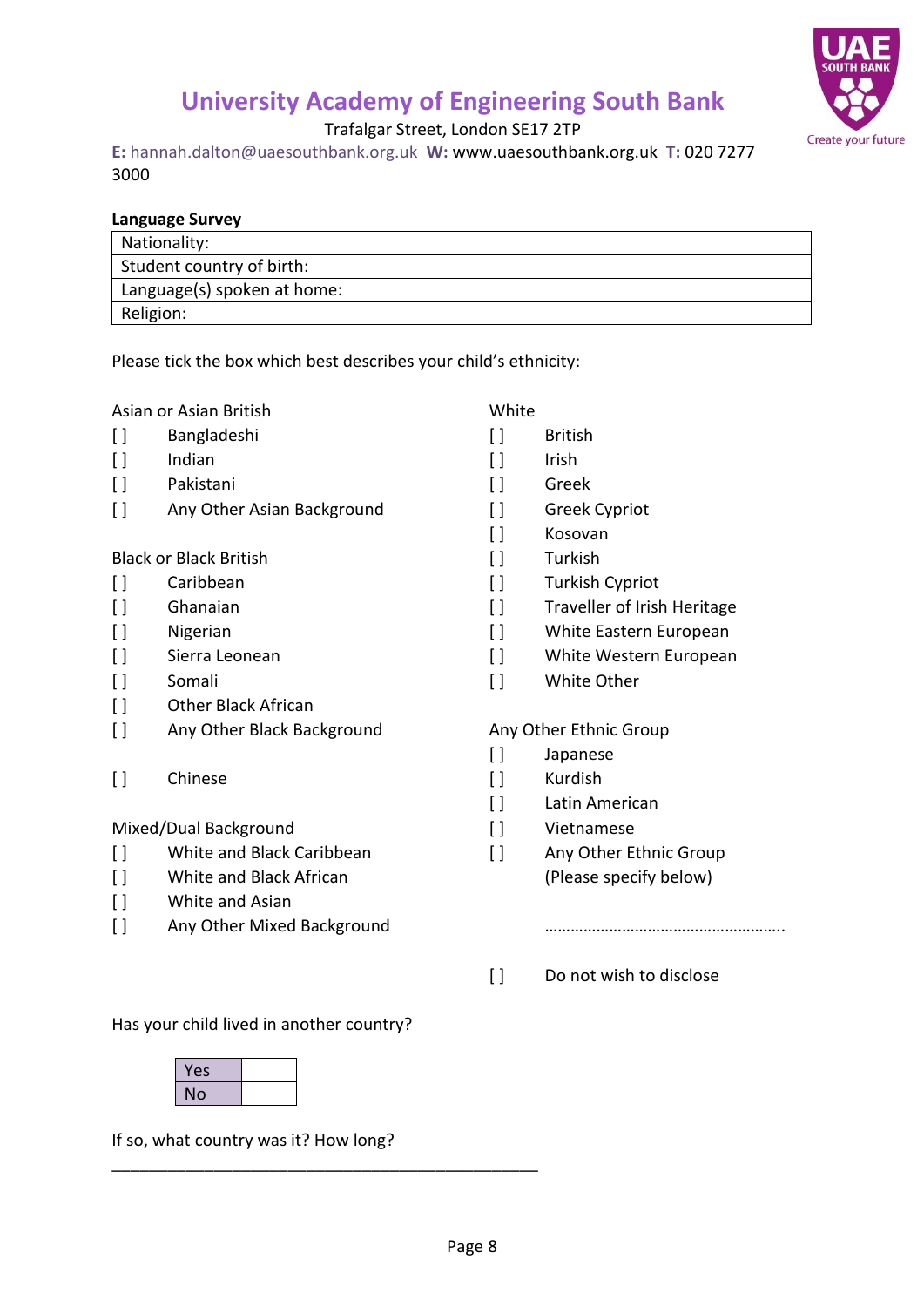

Trafalgar Street, London SE17 2TP

**E:** hannah.dalton@uaesouthbank.org.uk **W:** [www.uaesouthbank.org.uk](http://www.uaesouthbank.org.uk/) **T:** 020 7277 3000

**Continuation of Language Survey**

Which language(s) can your child understand?

\_\_\_\_\_\_\_\_\_\_\_\_\_\_\_\_\_\_\_\_\_\_\_\_\_\_\_\_\_\_\_\_\_\_\_\_\_\_\_\_\_\_\_\_\_

\_\_\_\_\_\_\_\_\_\_\_\_\_\_\_\_\_\_\_\_\_\_\_\_\_\_\_\_\_\_\_\_\_\_\_\_\_\_\_\_\_\_\_\_\_\_\_\_\_\_\_

\_\_\_\_\_\_\_\_\_\_\_\_\_\_\_\_\_\_\_\_\_\_\_\_\_\_\_\_\_\_\_\_\_\_\_\_\_\_\_\_\_\_\_\_\_\_\_\_\_\_

Which language(s) can your child read?

Which language(s) can your child write?

Does your child learn any languages outside school?



Which language(s)?  $\overline{\phantom{a}}$ 

Has your child been to school in another country?

| Ye |  |
|----|--|
| S  |  |
| No |  |

If so, was it a Primary or Secondary School? \_\_\_\_\_\_\_\_\_\_\_\_\_\_\_\_\_\_\_\_\_\_\_\_\_\_\_\_\_\_\_\_\_\_\_\_

How long did your child attend that school for?

\_\_\_\_\_\_\_\_\_\_\_\_\_\_\_\_\_\_\_\_\_\_\_\_\_\_\_\_\_\_\_\_\_\_\_\_\_\_\_\_\_\_\_\_

Has your child had extra help with their reading, writing, or spelling?

| Yes |  |
|-----|--|
| No  |  |

Please provide details: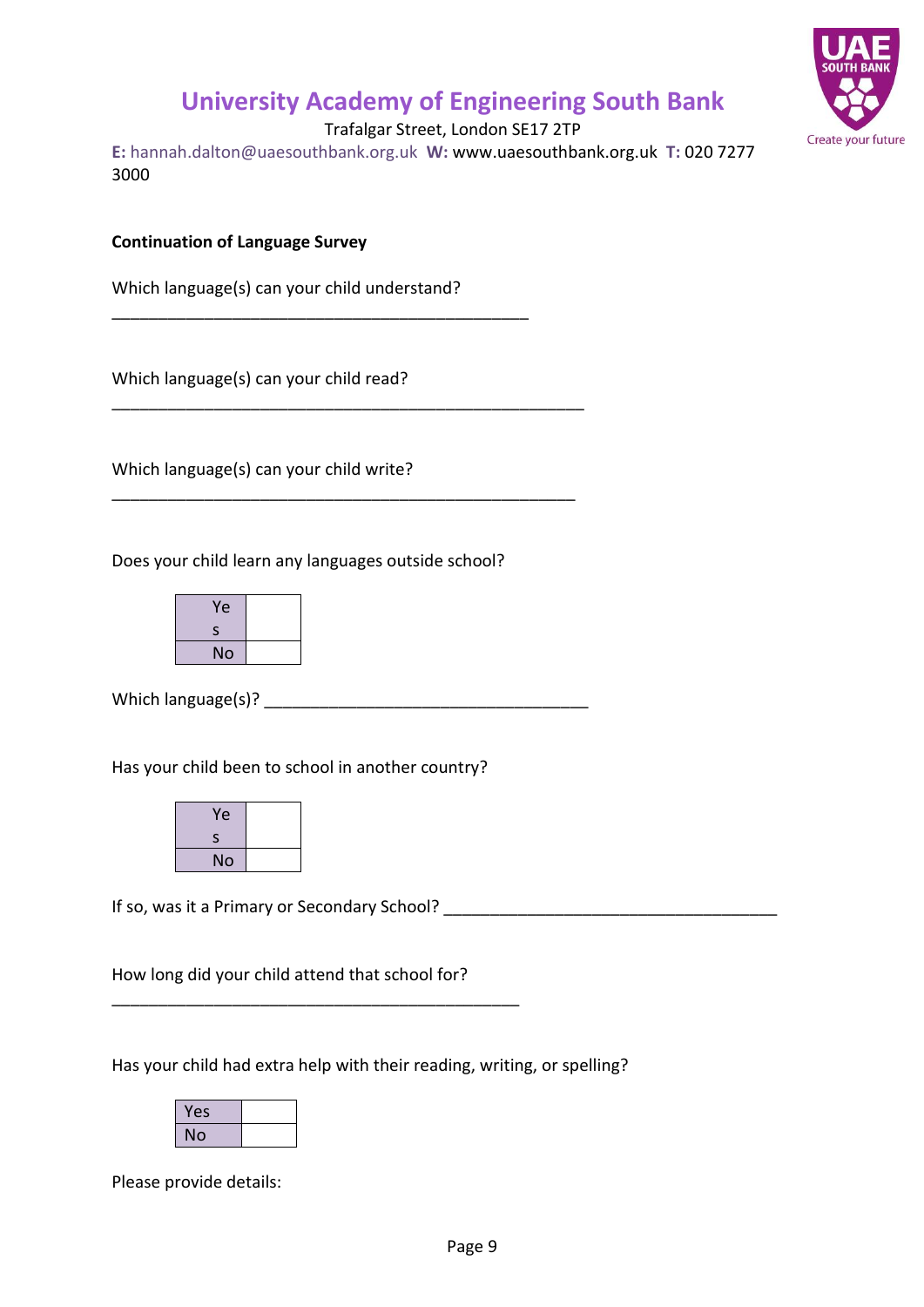

Trafalgar Street, London SE17 2TP

\_\_\_\_\_\_\_\_\_\_\_\_\_\_\_\_\_\_\_\_\_\_\_\_\_\_\_\_\_\_\_\_\_\_\_\_\_\_\_\_\_\_\_\_\_\_\_\_\_\_\_\_\_\_\_\_\_\_\_\_\_\_\_\_\_\_\_\_\_\_\_\_\_\_\_\_\_\_

**E:** hannah.dalton@uaesouthbank.org.uk **W:** [www.uaesouthbank.org.uk](http://www.uaesouthbank.org.uk/) **T:** 020 7277 3000

\_\_\_\_\_\_\_\_\_\_\_\_\_\_\_\_\_\_\_\_\_\_\_\_\_\_\_\_\_\_\_\_\_\_\_\_\_\_\_\_\_\_\_\_\_\_\_\_\_\_\_\_\_\_\_\_\_\_\_\_\_\_\_\_\_\_\_\_\_\_\_\_ \_\_\_\_\_\_\_\_\_\_\_\_\_\_\_\_\_\_\_\_\_\_\_\_\_\_\_\_\_\_\_\_\_\_\_\_\_\_\_\_\_\_\_\_\_\_\_\_\_\_\_\_\_\_\_\_\_\_\_\_\_\_\_\_\_\_\_\_\_\_\_\_\_\_\_

#### **Medical Health Care Plan**

#### **Clinic or Hospital Contact:**

| Name:          | Department: |  |
|----------------|-------------|--|
| Telephone Nos: |             |  |

#### **General Practitioner:**

| Name:          | Surgery: |  |
|----------------|----------|--|
| Telephone Nos: |          |  |

Student's Medical Symptoms, Allergies, and Needs:

| Daily Care: |  |  |  |
|-------------|--|--|--|
|             |  |  |  |
|             |  |  |  |
|             |  |  |  |
|             |  |  |  |

Emergency Situation & Care: (Description of what constitutes an emergency and action to be taken)

#### Follow up Care: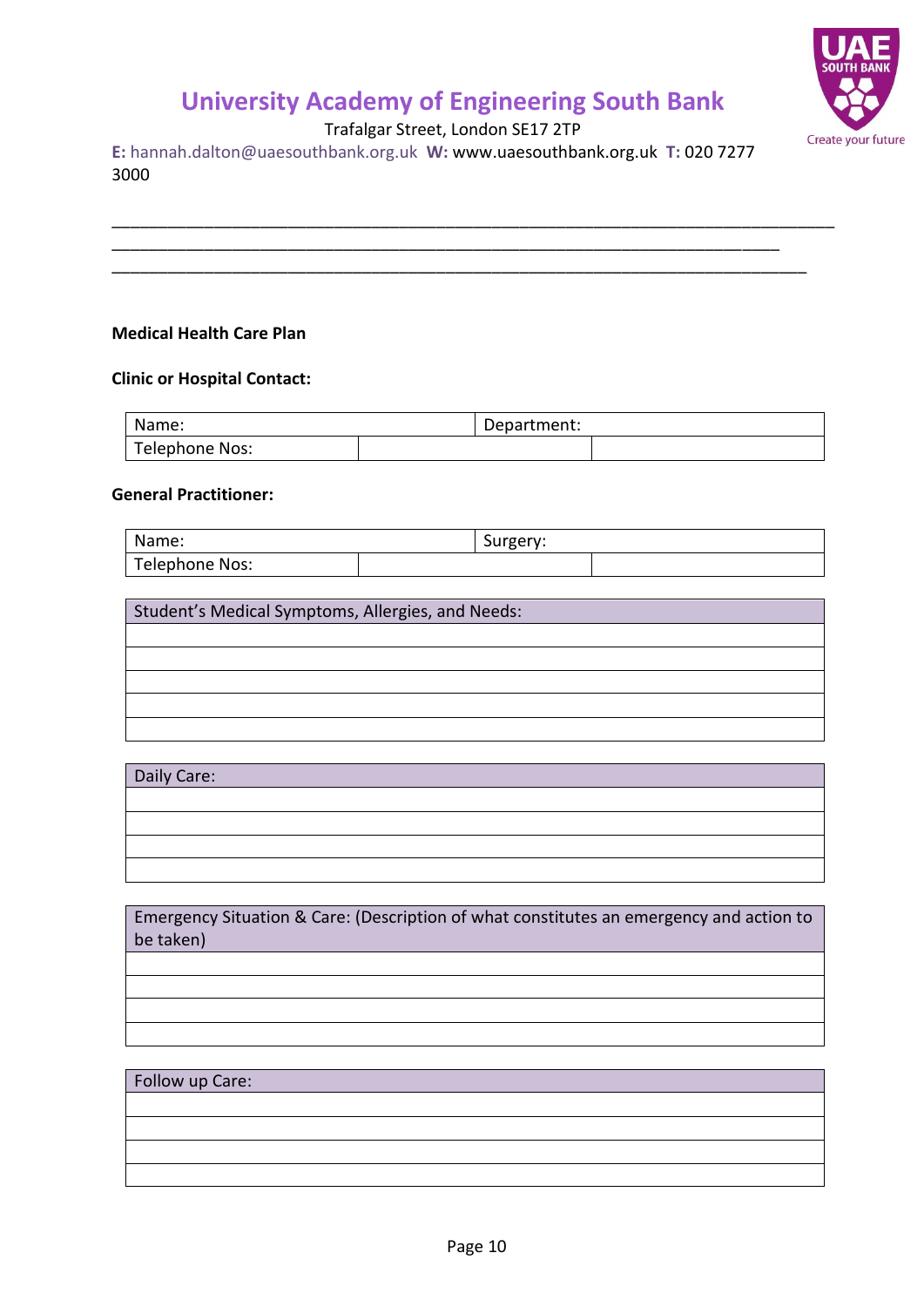



Trafalgar Street, London SE17 2TP

**E:** hannah.dalton@uaesouthbank.org.uk **W:** [www.uaesouthbank.org.uk](http://www.uaesouthbank.org.uk/) **T:** 020 7277 3000

Which emergency contacts should be contacted in the event of an emergency? (Please list in order)

#### **Health Care Plan Agreement**

#### **Parent or Carer's role & responsibilities:**

- Advise the University Academy of Engineering South Bank (the Academy) regarding their child's or young person's condition, treatment, or care required and any changes as they occur in writing
- Supply medication, suitable snacks (under medical advice) or supplements to the Academy clearly labelled with child's or young person's details
- Ensure medication is available, in date and usable at all times
- Agree access to health care plan
- Ensure this child or young person is encouraged to self-manage their health care as appropriate

#### **University Academy of Engineering South Bank's role & responsibilities:**

- Store medication safely
- Store snacks or supplements with easy access if needed
- Inform staff of medical condition, as appropriate
- Record administration of medication, snacks or supplements
- To keep original care plan in the Academy and give copies to Parent.

#### **Health care professional's role & responsibilities:**

- Advise, support and train the Academy staff (where appropriate) in managing this medical condition in the Academy
- Support in drawing up health care plan in partnership with Parents, the Academy and child or young person, as appropriate

#### **PARENTAL CONSENT FOR THE UNIVERSITY ACADEMY OF ENGINEERING SOUTH BANK TO ADMINISTER MEDICATION:**

I consent to medication being administered to my child by staff who have received training and are willing to do so, as agreed in this care plan.

#### **University Academy of Engineering South Bank staff, who have received appropriate training, will be covered by the indemnity within the Academy's Insurance policy provided by Zurich Municipal.**

#### **WE, THE UNDERSIGNED, AGREE TO THIS HEALTH CARE PLAN:**

#### **Parent or Carer:**

| Date: |  |
|-------|--|

**For and on behalf of the University Academy of Engineering South Bank:**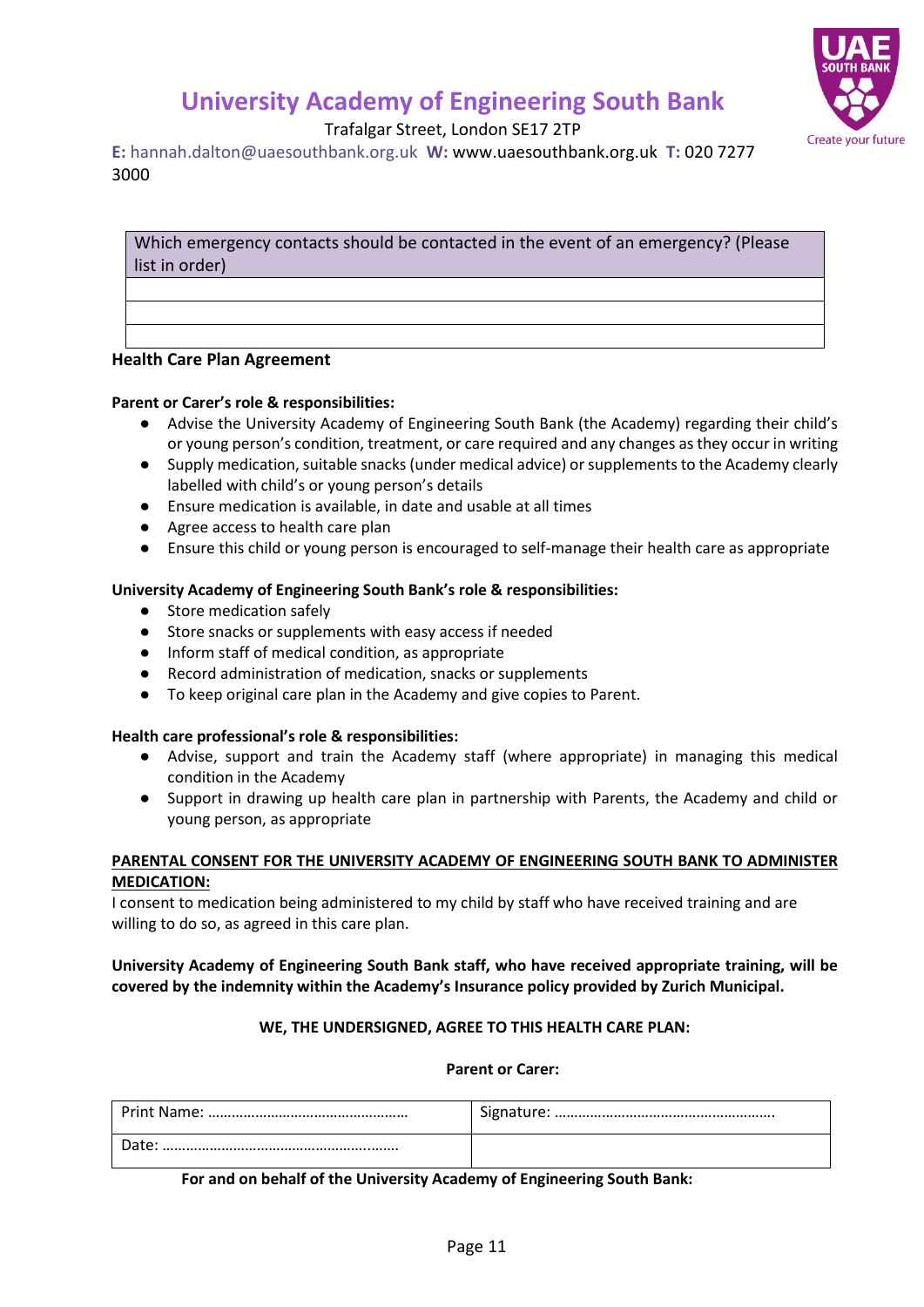

Trafalgar Street, London SE17 2TP

**E:** hannah.dalton@uaesouthbank.org.uk **W:** [www.uaesouthbank.org.uk](http://www.uaesouthbank.org.uk/) **T:** 020 7277 3000

| Date: | Title |
|-------|-------|
|       |       |

#### **Consent Form for Educational Visits and Other Offsite Activities**

#### **PARENT OR CARER CONSENT FORM**

#### **Please note the following important information before signing this form:**

The educational visits and activities covered by this consent include;

- ●All visits (including residential trips) which take place during the holidays or a weekend
- ●Adventure activities at any time
- ●Off-site sporting fixtures outside the academy day.

The Academy will send you information about each educational visit or activity before it takes place.

You can, if you wish, tell the Academy that you do not want your child to take part in any particular Academy educational visit or activity.

Written parent or carer consent will not be requested from you for the majority of offsite activities offered by the Academy – for example, year-group visits to local amenities – as such activities are part of the Academy's curriculum and usually take place during the normal Academy day.

Please complete the medical information section below (if applicable) and sign and date this form if you agree to the above.

Details of any medical condition that my child suffers from and any medication my child should take during offsite visits:

#### **Please sign and date the form if you are happy for your child:**

- a) To take part in Academy educational visit and other activities that take place off Academy premises; and
- b) To be given first aid or urgent medical treatment during any Academy trip or activity.

| Parent or Carer's Name: |  |
|-------------------------|--|
| Signed:                 |  |
| Date:                   |  |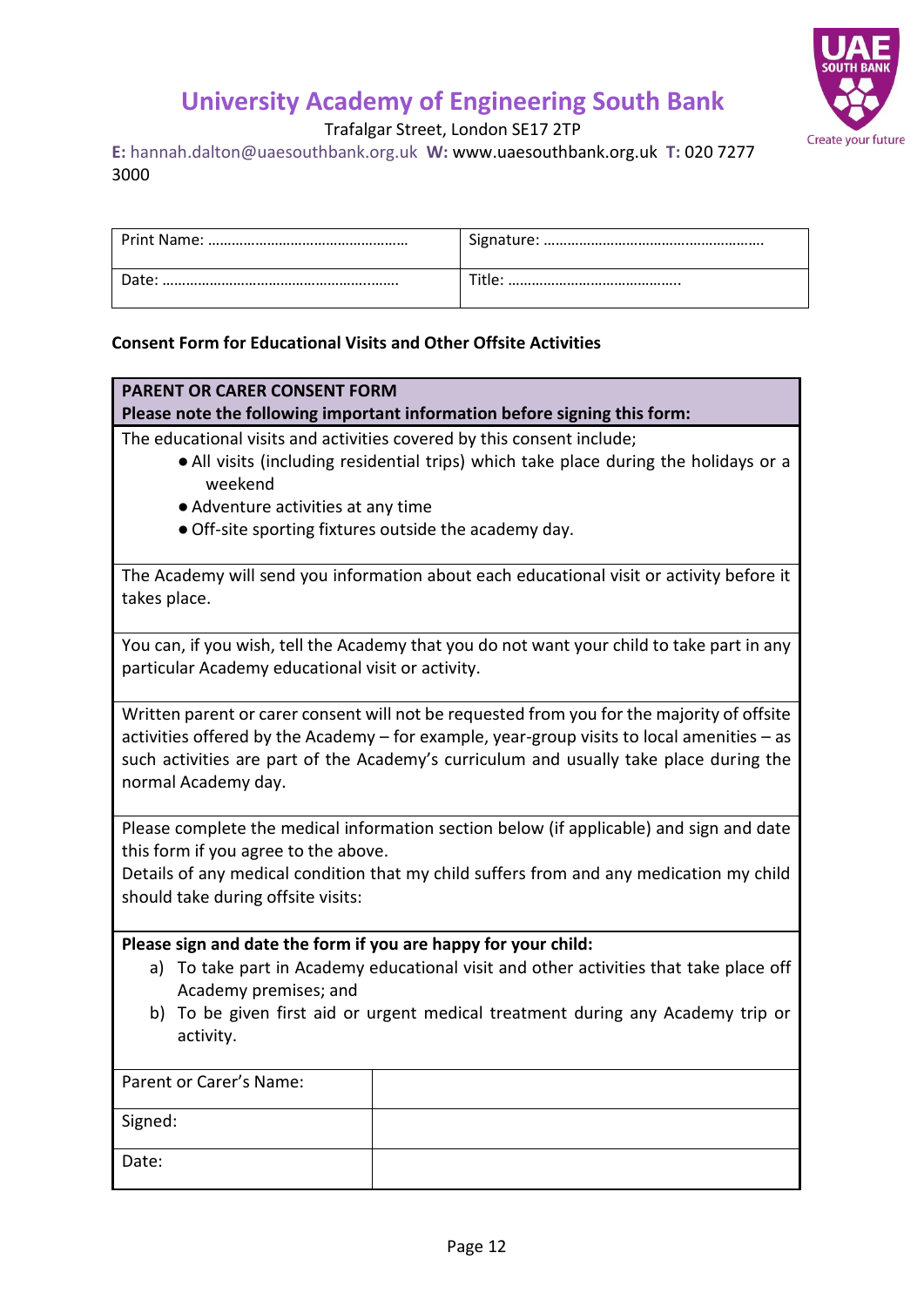

Trafalgar Street, London SE17 2TP

**E:** hannah.dalton@uaesouthbank.org.uk **W:** [www.uaesouthbank.org.uk](http://www.uaesouthbank.org.uk/) **T:** 020 7277 3000

#### **Photography consent form**

Occasionally, we may take photographs of the children at our Academy. We may use these images in our Academy prospectus or in other printed publications that we produce, as well as on our website. We may also make video or webcam recordings for Academy-to-Academy conferences, monitoring or other educational use.

From time to time, our Academy may be visited by the media who will take photographs or film footage of a visiting dignitary or other high profile event. Students will often appear in these images, which may appear in local or national newspapers, or on televised news programmes.

To comply with the Data Protection Act 1988, we need your permission before we can photograph or make any recordings of your child. Please answer the questions below, then sign and date the form where shown and return the completed form to the Academy.

*Please circle your answer*

| May we use your child's photograph in the Academy<br>Prospectus and other printed publications that we |          |
|--------------------------------------------------------------------------------------------------------|----------|
| produce for promotional purposes?                                                                      | Yes / No |
| May we use your child's image on our website?                                                          | Yes / No |
| May we record your child's image on video or<br>Webcam?                                                | Yes / No |
| Are you happy for your child to appear in the media?                                                   | Yes / No |

*Please note that websites can be viewed throughout the world and not just in the United Kingdom where UK law applies.*

*Please note that the conditions for use of these photographs are on the back of this form.*

I have read and understood the conditions of use on the back of this form.

Parent or Carer's signature: etc. The student of the Relationship to student:  $\blacksquare$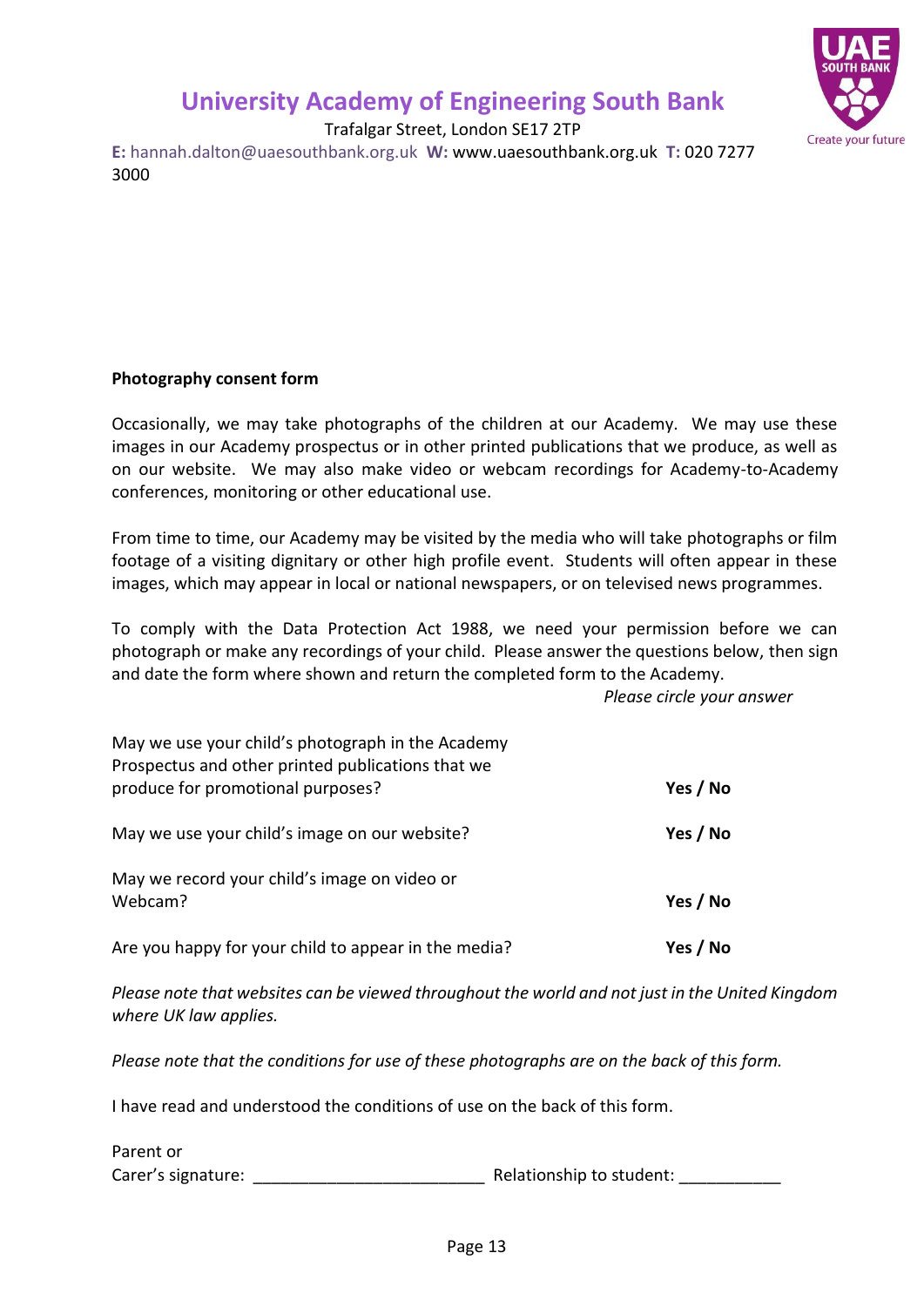

Trafalgar Street, London SE17 2TP

**E:** hannah.dalton@uaesouthbank.org.uk **W:** [www.uaesouthbank.org.uk](http://www.uaesouthbank.org.uk/) **T:** 020 7277 3000

Print name:\_\_\_\_\_\_\_\_\_\_\_\_\_\_\_\_\_\_\_\_\_\_\_\_\_\_\_\_\_\_\_\_\_\_\_\_\_ Date:\_\_\_\_\_\_\_\_\_\_\_\_\_\_\_\_\_\_\_\_\_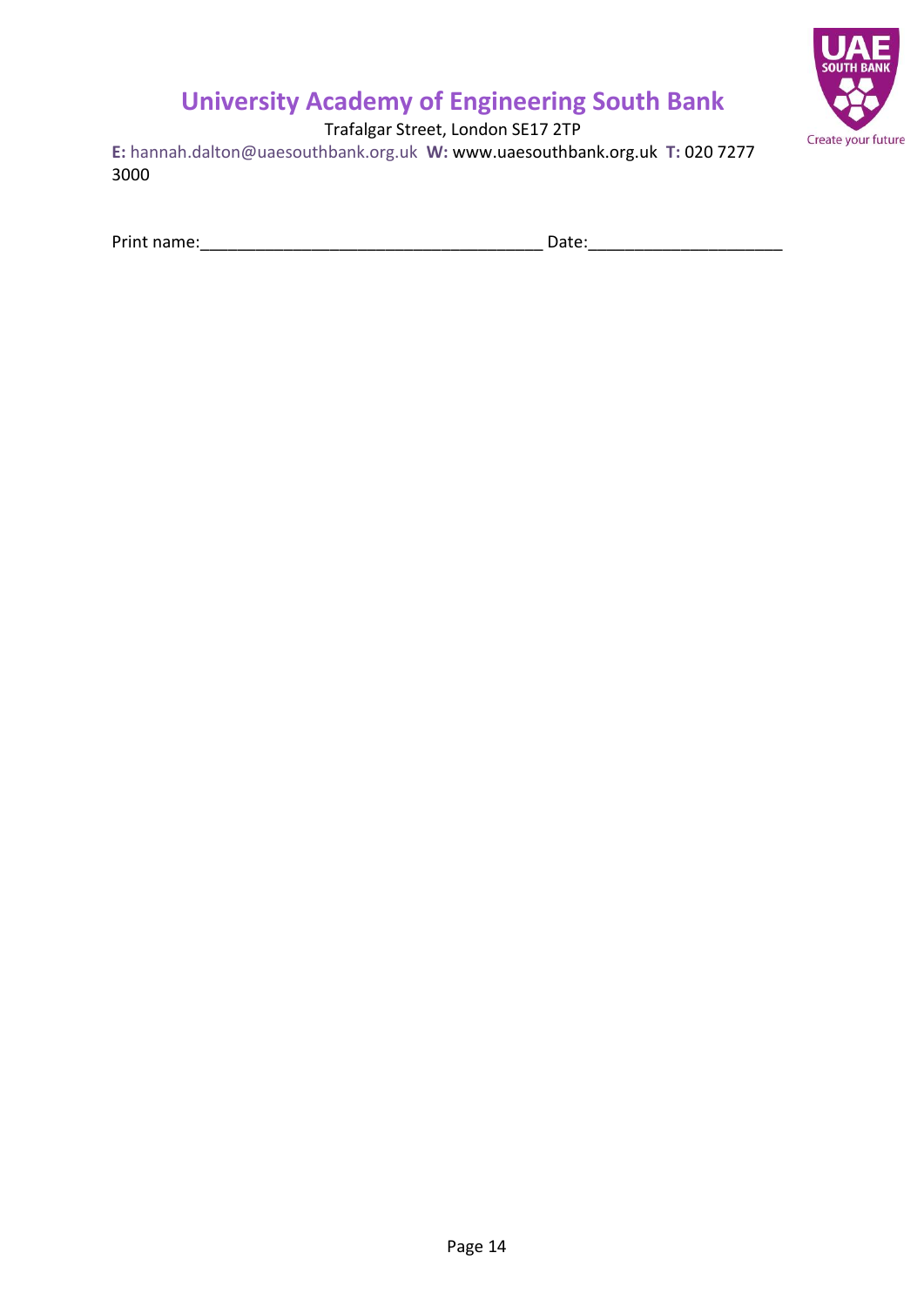

Trafalgar Street, London SE17 2TP

**E:** hannah.dalton@uaesouthbank.org.uk **W:** [www.uaesouthbank.org.uk](http://www.uaesouthbank.org.uk/) **T:** 020 7277 3000

#### **Continuation of Photography Consent Form**

#### **Conditions of use**

This form is valid for five years from the date you sign it, or for the period of time your child attends this Academy. The consent will automatically expire after this time.

We will not re-use any photographs or recordings after your child leaves this Academy.

We will not use the personal details or full names (which means first name/s and family name) of any student in a photographic image on video, on our website, in our Academy prospectus or in any of our other printed publications.

We will not include personal e-mail or postal addresses, or telephone or fax numbers on video, on our website, in our Academy prospectus or in other printed publications.

If we use photographs of individual students, we will not use their name in the accompanying text or photo caption.

If we name a student in the text, we will not use a photograph of that child to accompany the article.

We may include pictures of students and teachers that have been drawn by the students.

We may use group or class photographs or footage with very general labels, such as 'a Science lesson' or 'University Engineering Academy South Bank students visiting the London South Bank University'.

We will only use images of students who are suitably dressed, to reduce the risk of such images being used inappropriately.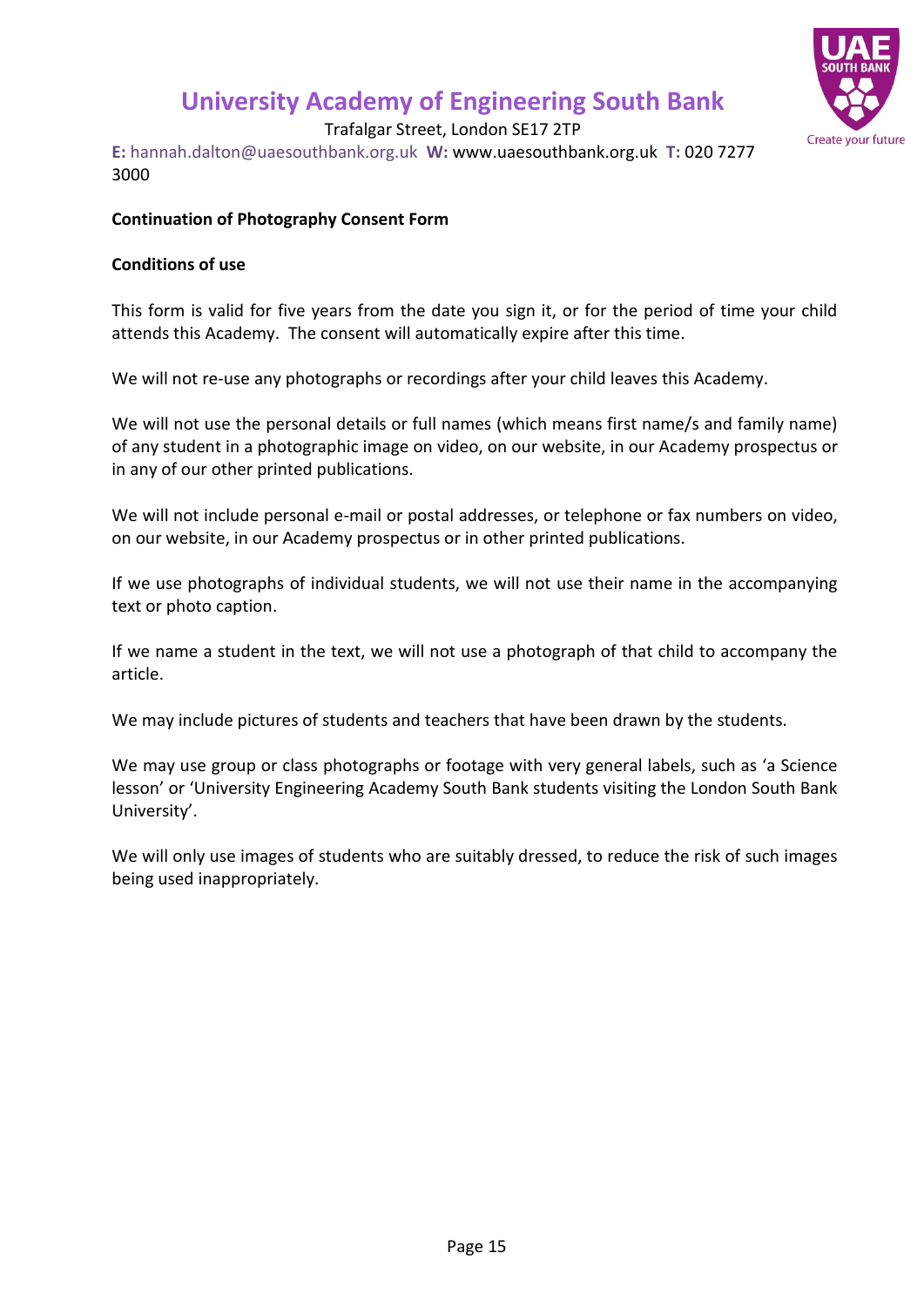

Trafalgar Street, London SE17 2TP

**E:** hannah.dalton@uaesouthbank.org.uk **W:** [www.uaesouthbank.org.uk](http://www.uaesouthbank.org.uk/) **T:** 020 7277 3000

**Checklist:**

**Please ensure you have completed all sections before returning this pack to the Academy.**

#### **Declaration**

I have read and completed this form in full and I understand that any false or deliberately misleading information given may render this application invalid or lead to the offer of a place being withdrawn.

| Parent or Carer's Signature: |  | Date: |  |
|------------------------------|--|-------|--|
|                              |  |       |  |

## to complete this pack. Thank you for taking the time